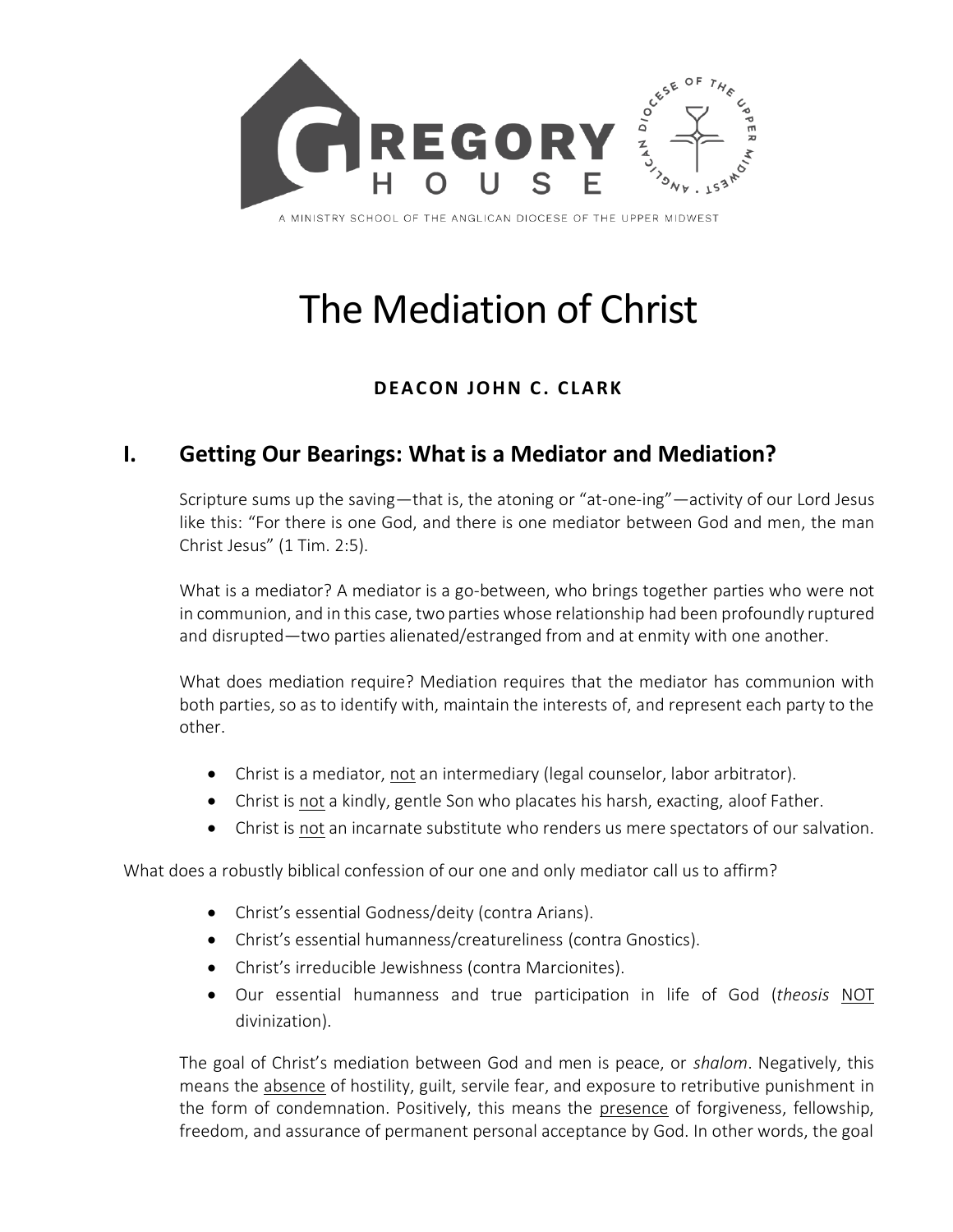

of Christ's mediation is the fullness of life, a full-orbed mode of human flourishing by the redeemed!

### **II. Our Mediator is God With Us…and Humanity With God**

Scripture assures us that there is one God and one mediator, and that the One who mediates not simply *from* God *to* humanity, but *between* God *and* humanity is none other than *the man*, the fully *human One*, Christ Jesus.

- Jesus's mediation is *bi-directional*. Just as surely as Jesus mediates God to man in and as God, he mediates man to God in and as man. Jesus is God with men on behalf of God, and man with God on behalf of men.
- Jesus's mediation is *vicarious*. Of Latin origin (*vicis*), the adjective *vicarious* describes the mediator who ever lives and acts for others, in their name as their agent, emissary, and representative.
- Jesus comes to us in the name of the Father, conceived by and endowed with the Spirit, to be God with us, for us, and in us—the fullness of God embodied.
- Jesus comes to live and act in solidarity with us, to do all things for us as one of us, so that all he renders to the Father in our name and stead is thereby rendered ours.
- God and humanity, long alienated, are brought together in Jesus. In the very person of our incarnate substitute, God and humanity meet. God is with man, and man is with God, in the body and blood of the Word made flesh.
- Jesus is sent from the Father as the fount of all God's blessings, and everything our mediator shares with us results from the humanity we share with him.

## **III. Revelation and Reconciliation, Before the Cross and Forever After**

Christians routinely—and rightly!—recognize that Christ's *crucifixion* was vicarious in nature, that on the first Good Friday our Savior stood in our place as our incarnate substitute, taking upon himself our sin and suffering its consequences.

What's not so routinely recognized is that God the Son becoming flesh was itself vicarious in nature, such that his participation in our humanity renders him the Savior who ever lives and acts in our name and in our stead, doing all things for us and our salvation—*from his conception thereafter…even right at this very moment!*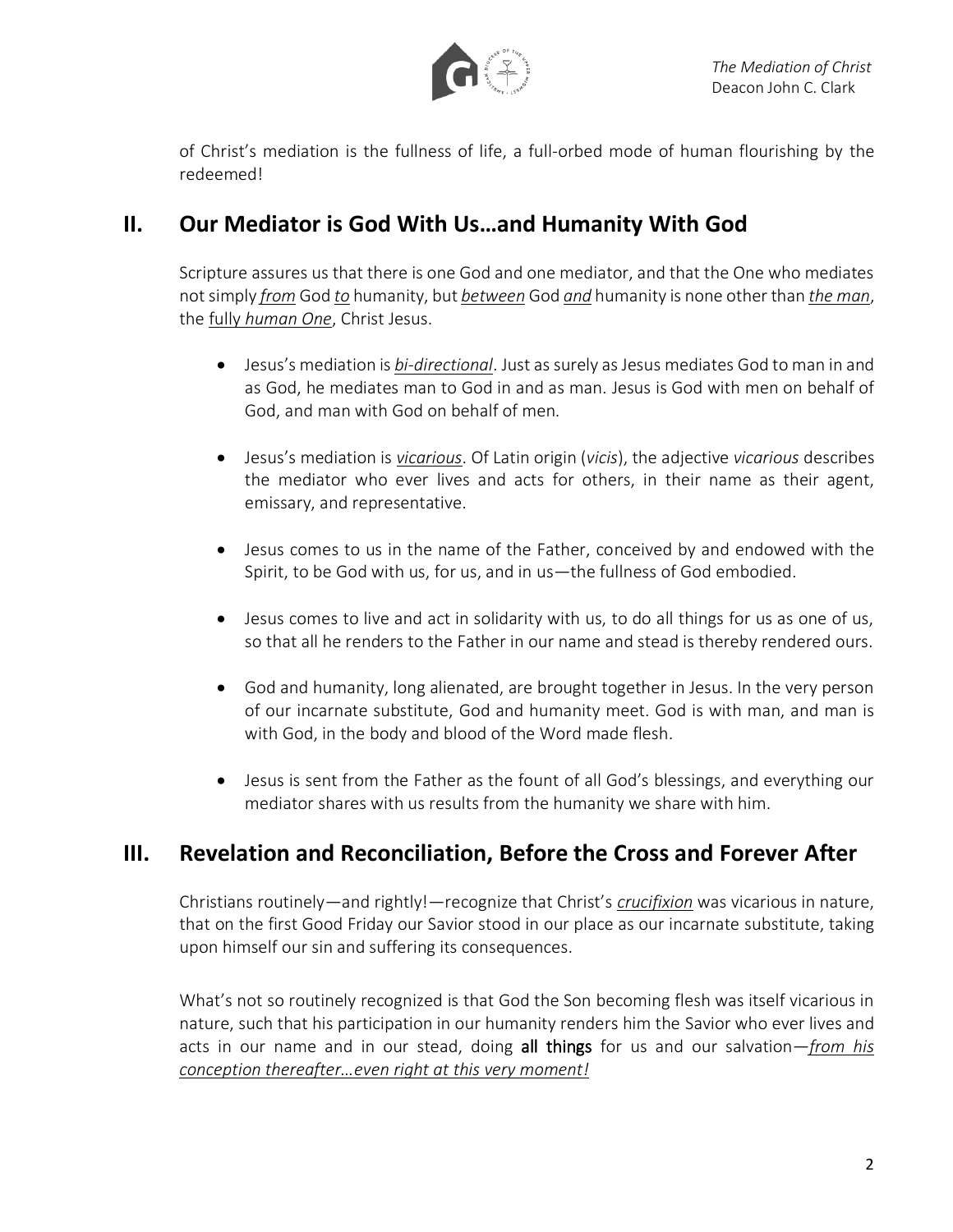

In other words, Christ's *sin-defeating death* did not commence his vicarious ministry; it was no isolated event that came from nowhere and stands alone, and thus cannot be pared or parceled from the whole of his *sin-defeating life*.

Jesus Christ, the God-man, at once enacts both movements of this bi-directional mediation. For he is the *complete* form of God's saving action to us, and the *perfect* form of human response to God. From the side of God, Jesus acts as light and life to men; and from the side of man, he acts in unswerving faith, adoration, and obedience to the Father in the Spirit.

The earthly humiliation and heavenly exaltation of our mediator constitutes one multifaceted, progressively enacted work of vicarious redemption in which he offered and continues to offer the perfect human response to God, the perfect human-Godward movement of mediation.

#### **IV. Substitution and Participation**

The salvation wrought by our Lord Jesus must not be seen as a transaction completed by a third party external to the being and life of either God or humanity; that would rip our salvation from its moorings in the humanity of the Savior, stripping his humanness of any real salvific, mediatorial significance.

Jesus ever lives and acts *for us*, but NOT to render him remote or absent *from us*. Our mediator did not assume our humanity to exist in isolation from us, but to include us in his humanity, recreated and reoriented to God.

All that Christ did for the salvation of the world as our incarnate substitute is of no benefit to us until we participate in him by the Spirit-wrought faith that binds us to Christ, so that Christ and all his saving benefits become our own—Giver and gifts alike!

From Bethlehem to Golgotha he perfectly heard, heralded, trusted, and obeyed the Father for us; he perfectly thanked, praised, and adored the Father for us; he perfectly repented of our sins for us, and as our ascended mediator he ever lives to perfectly present us in himself to the Father, such that our Spirit-wrought response to the Father, though very imperfect, is gathered up, grounded on, enlivened by, and sanctified in that of Christ.

Note Well: the only effectual human response to the Father is Christ's, and therefore our response to the Father is pleasing and effectual only as shaped and sustained in Christ, only as our response is a participation in in that of Christ through the eternal Spirit.